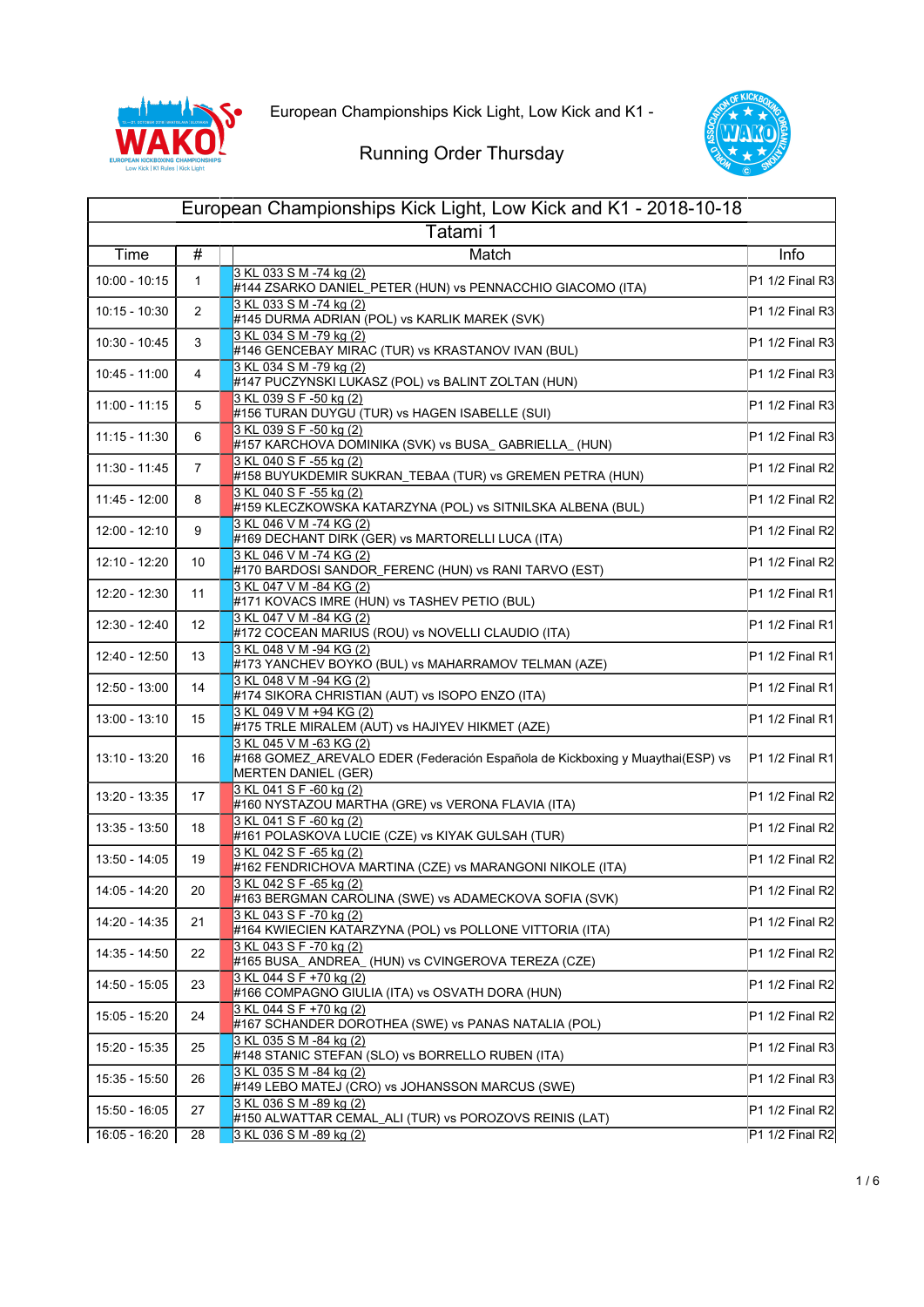

European Championships Kick Light, Low Kick and K1 -



| European Championships Kick Light, Low Kick and K1 - 2018-10-18 |    |                                                                                |                                         |
|-----------------------------------------------------------------|----|--------------------------------------------------------------------------------|-----------------------------------------|
| Tatami 1                                                        |    |                                                                                |                                         |
| Time                                                            | #  | Match                                                                          | Info                                    |
|                                                                 |    | #151 ORLOVIC BORIS (CRO) vs WYPCHAL PIOTR (POL)                                |                                         |
| 16:20 - 16:35                                                   | 29 | 3 KL 037 S M -94 kg (2)<br>#152 IACONANGELO FRANCESCO (ITA) vs SOTAK JAN (SVK) | <b>P1 1/2 Final R1</b>                  |
| 16:35 - 16:50                                                   | 30 | 3 KL 037 S M -94 kg (2)<br>#153 YUCEL SELMAN (TUR) vs GRZESIAK MICHAL (POL)    | P <sub>1</sub> 1/2 Final R <sub>1</sub> |
| 16:50 - 17:05                                                   | 31 | 3 KL 038 S M +94 kg (2)<br>#154 POTOCNIK BLAZ (SLO) vs VIDA ADAM (HUN)         | <b>P1 1/2 Final R3</b>                  |
| 17:05 - 17:20                                                   | 32 | 3 KL 038 S M +94 kg (2)<br>#155 IVIC IVICA (CRO) vs AKIN ABDULLAH_CEM (TUR)    | <b>P1 1/2 Final R3</b>                  |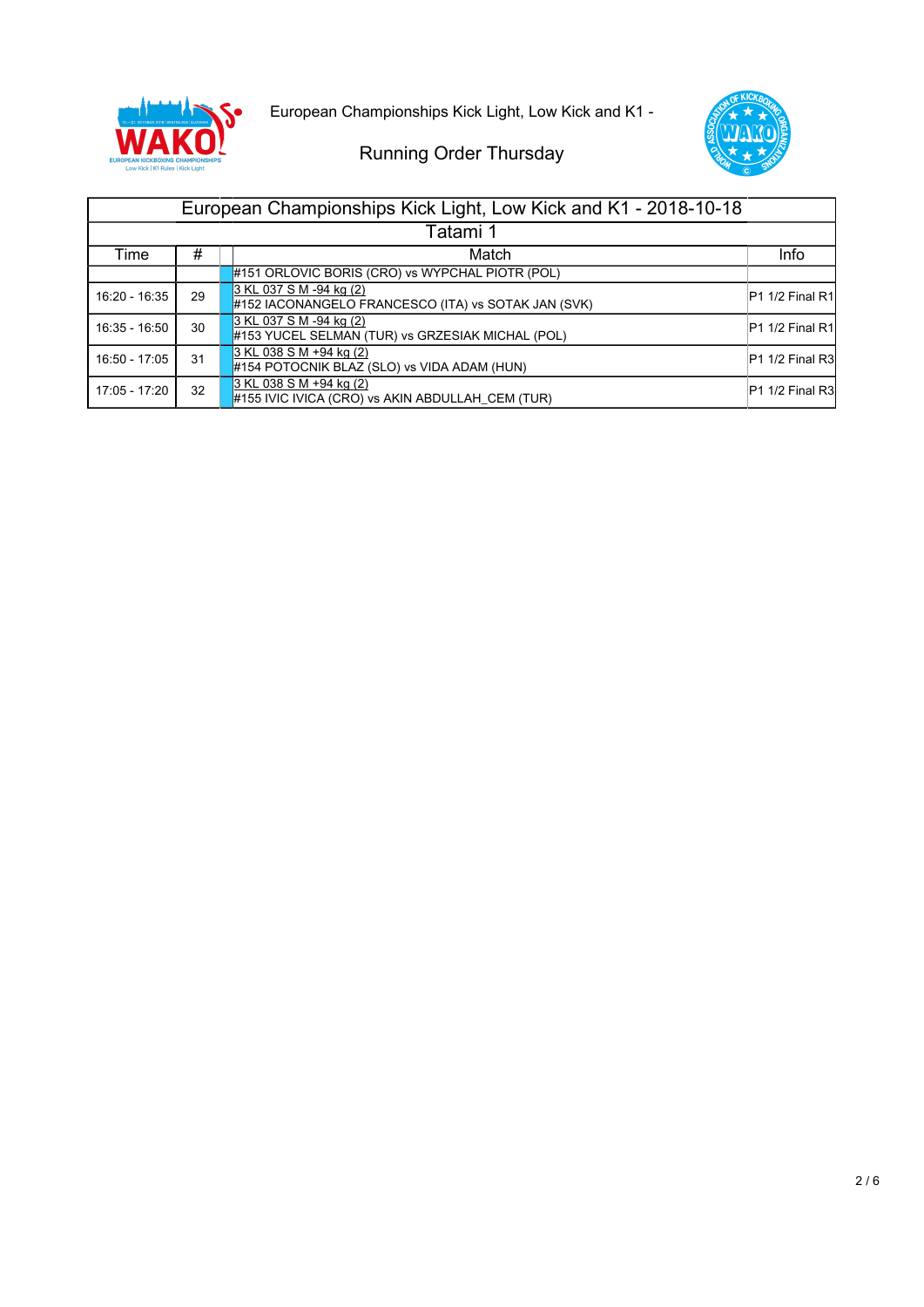



| European Championships Kick Light, Low Kick and K1 - 2018-10-18 |                 |                                                                                                                                                                   |                   |
|-----------------------------------------------------------------|-----------------|-------------------------------------------------------------------------------------------------------------------------------------------------------------------|-------------------|
| Ring1                                                           |                 |                                                                                                                                                                   |                   |
| Time                                                            | #               | Match                                                                                                                                                             | Info              |
| 10:00 - 10:12                                                   | 1               | 7 K1 041 S M -54 kg (2)<br>#322 ZILAN HASAN (TUR) vs MAMMADOV ANAR (AZE)                                                                                          | P1 1/4 Final R1   |
| 10:12 - 10:24                                                   | $\overline{2}$  | 7 K1 042 S M -57 kg (2)<br>#323 HERASYMENKO SERHII (UKR) vs SILVA DIOGO (POR)                                                                                     | P1 1/4 Final R2   |
| 10:24 - 10:36                                                   | 3               | 7 K1 042 S M -57 kg (2)<br>#324 SANTANA_SANTANA MANUEL (Federación Española de Kickboxing y Muaythai(ESP) <sup> </sup> P1 1/4 Final R2<br>vs AKYAR_SADI CAN (AUT) |                   |
| 10:36 - 10:48                                                   | 4               | 7 K1 042 S M -57 kg (2)<br>#325 RODRIGUEZ SEBASTIAN (SWE) vs GOLCEK ERDAL (TUR)                                                                                   | P1 1/4 Final R2   |
| 10:48 - 11:00                                                   | 5               | 7 K1 042 S M -57 kg (2)<br>#326 RAHIMOV ASGAR (AZE) vs SKIBA SIARHEI (BLR)                                                                                        | P1 1/4 Final R2   |
| $11:00 - 11:12$                                                 | 6               | 7 K1 044 S M -63,5 kg (2)<br>#331 DESKAJ MUHAMET (CRO) vs DEL_PARDO_FORES EDUARD (ESP)                                                                            | P1 1/4 Final R2   |
| 11:12 - 11:24                                                   | 7               | 7 K1 044 S M -63,5 kg (2)<br>#332 SAMMARTINO LORENZO (FRA) vs GADZHIMUSAEV SHAMIL (RUS)                                                                           | P1 1/4 Final R2   |
| 11:24 - 11:36                                                   | 8               | 7 K1 044 S M -63,5 kg (2)<br>#333 ZHUKOUSKI YURY (BLR) vs SIVAK VACLAV (CZE)                                                                                      | P1 1/4 Final R2   |
| $11:36 - 11:48$                                                 | 9               | 7 K1 044 S M -63,5 kg (2)<br>#334 DEVECI ALI (TUR) vs SANANZADE ORFAN (UKR)                                                                                       | P1 1/4 Final R2   |
| 11:48 - 12:00                                                   | 10              | 7 K1 045 S M -67 kg (2)<br>#335 MIJAJLOVIC SLOBODAN (SRB) vs BASHIROV TAMERLAN (RUS)                                                                              | P1 1/4 Final R2   |
| 12:00 - 12:12                                                   | 11              | 7 K1 045 S M -67 kg (2)<br>#336 JONI MATE (HUN) vs LIDOR KURT (ISR)                                                                                               | P1 1/4 Final R2   |
| 12:12 - 12:24                                                   | 12 <sup>°</sup> | 7 K1 045 S M -67 kg (2)<br>#337 NOVAK MARCO (SVK) vs KAZIECZKO WOJCIECH (POL)                                                                                     | P1 1/4 Final R2   |
| 12:24 - 12:36                                                   | 13              | 7 K1 045 S M -67 kg (2)<br>#338 UKRAINETS OLEKSANDR (UKR) vs GAFAROV TURAN (AZE)                                                                                  | P1 1/4 Final R2   |
| 12:36 - 12:48                                                   | 14              | 7 K1 047 SM-75 kg (2)<br>#343 TODOROVIC NIKOLA (SRB) vs SYROTENKO ANDRII (UKR)                                                                                    | P1 1/4 Final R2   |
| 12:48 - 13:00                                                   | 15              | 7 K1 047 S M -75 kg (2)<br>#344 ASLANLI ALISHAN (AZE) vs SPADARENKA MAKS (BLR)                                                                                    | P1 1/4 Final R2   |
| 13:00 - 13:12                                                   | 16              | 7 K1 047 S M -75 kg (2)<br>#345 BURDAN MICHAL (POL) vs ASTUR MAIKEL (EST)                                                                                         | P1 1/4 Final R2   |
| 13:12 - 13:24                                                   | 17              | 7 K1 047 S M -75 kg (2)<br>#346 SPASOJEVIC TIMI (SLO) vs ZELONI ALESSIO (ITA)                                                                                     | P1 1/4 Final R2   |
| 13:24 - 13:36                                                   | 18              | 7 K1 048 S M -81 kg (2)<br>#347 MENKOVIC ALEKSANDAR (SRB) vs PECNIK ZIGA (SLO)                                                                                    | P1 1/4 Final R2   |
| 13:36 - 13:48                                                   | 19              | 7 K1 048 S M -81 kg (2)<br>#348 AMIRZHANOV GADZHIMURAD (RUS) vs DOLBIEN BARTOSZ (POL)                                                                             | P1 1/4 Final R2   |
| 13:48 - 14:00                                                   | 20              | 7 K1 048 S M -81 kg (2)<br>#349 ILIOSKI BOBAN (MKD) vs COSIC GAJ (CRO)                                                                                            | $P1 1/4$ Final R2 |
| 14:00 - 14:12                                                   | 21              | 7 K1 048 S M -81 kg (2)<br>#350 GRIMBERG MATTHIAS (SWE) vs BARANAU DZMITRY (BLR)                                                                                  | $P1 1/4$ Final R2 |
| 14:12 - 14:24                                                   | 22              | 7 K1 050 S M -91 kg (2)<br>#355 DARMESHKIN IGOR (RUS) vs VANDZENVIN HERMAN (BLR)                                                                                  | $P1 1/4$ Final R1 |
| 14:24 - 14:36                                                   | 23              | 7 K1 050 S M -91 kg (2)<br>#356 CATIPOVIC TONI (CRO) vs BALAZ MICHAL (SVK)                                                                                        | P1 1/4 Final R1   |
| 14:36 - 14:48                                                   | 24              | 7 K1 050 S M -91 kg (2)<br>#357 ASLANOV_ ASAF (AZE) vs KRNJIC AHMED (BIH)                                                                                         | P1 1/4 Final R1   |
| 14:48 - 15:00                                                   | 25              | 7 K1 050 S M -91 kg (2)<br>#358 YURUK METIN (TUR) vs SHCHERBATIUK ROMAN (UKR)                                                                                     | P1 1/4 Final R1   |
| 15:00 - 15:12                                                   | 26              | 7 K1 051 S M +91 kg (2)<br>#359 RAMANKEVICH PIOTR (BLR) vs VUJOVIC_ MIROSLAV_ (MNE)                                                                               | P1 1/4 Final R1   |
| 15:12 - 15:24                                                   | 27              | 7 K1 051 S M +91 kg (2)<br>#360 PLAZIBAT ANTONIO (CRO) vs SAYGILI HAMDI (TUR)                                                                                     | P1 1/4 Final R1   |
| 15:24 - 15:36                                                   | 28              | 7 K1 051 S M +91 kg (2)                                                                                                                                           | P1 1/4 Final R1   |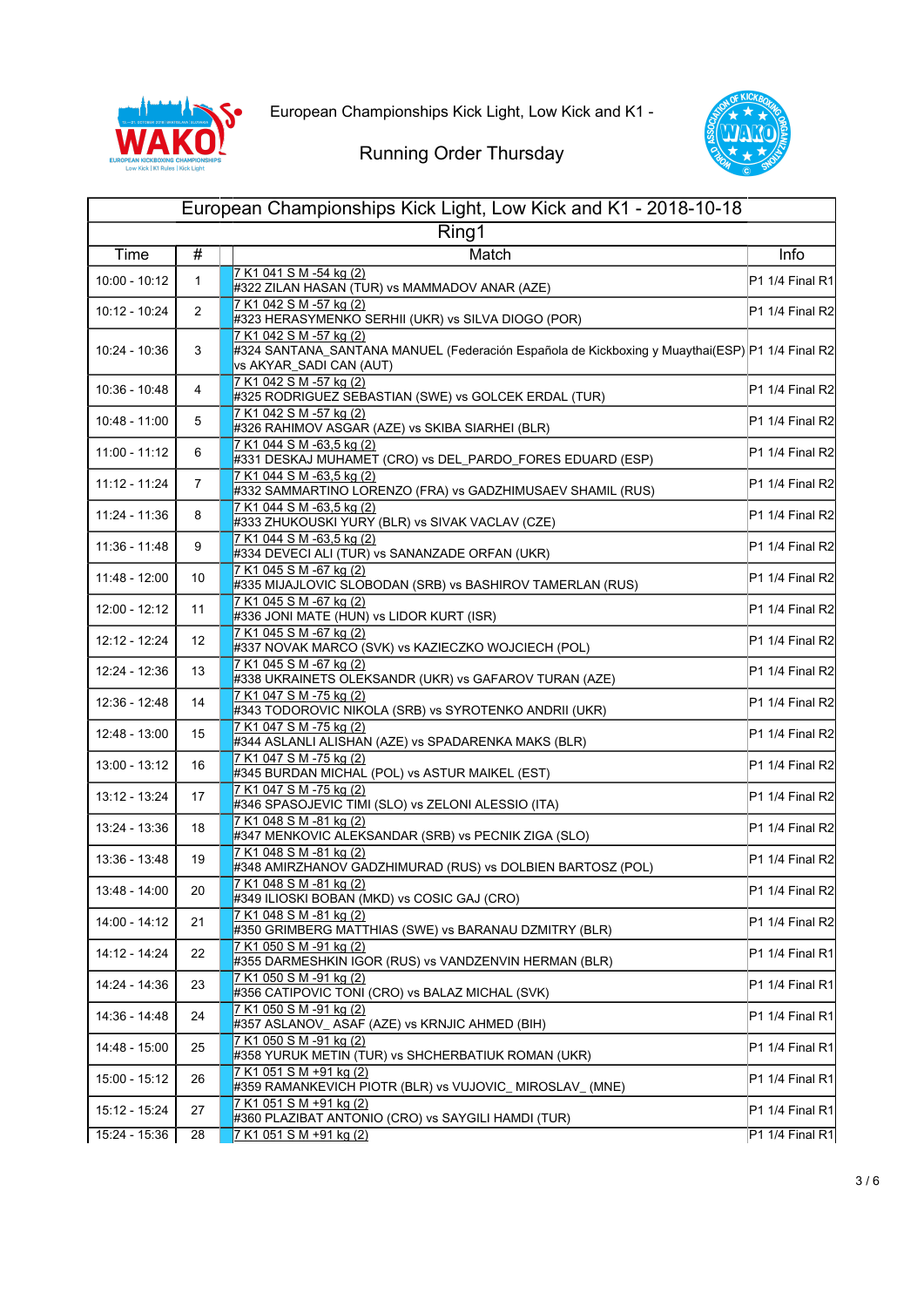



| European Championships Kick Light, Low Kick and K1 - 2018-10-18 |    |                                                                                           |                 |
|-----------------------------------------------------------------|----|-------------------------------------------------------------------------------------------|-----------------|
| Ring1                                                           |    |                                                                                           |                 |
| Time                                                            | #  | Match                                                                                     | <b>Info</b>     |
|                                                                 |    | #361 BLAWDZIEWICZ MICHAL (POL) vs RAJABZADEH BAHRAM (AZE)                                 |                 |
| 15:36 - 15:48                                                   | 29 | 7 K1 051 S M +91 kg (2)<br>#362 KORNILOV KIRILL (RUS) vs HOLOVATIUK ROMAN (UKR)           | P1 1/4 Final R1 |
| 15:48 - 16:00                                                   | 30 | 7 K1 052 S F -48 kg (2)<br>#407 DJEDIDI MYRIAME (FRA) vs SACHKOV YULIA (ISR)              | P1 1/2 Final R2 |
| 16:00 - 16:12                                                   | 31 | 7 K1 052 S F -48 kg (2)<br>#408 STRNADOVA KLARA (CZE) vs ZHAGUPOVA FATIMA (RUS)           | P1 1/2 Final R2 |
| 16:12 - 16:24                                                   | 32 | 7 K1 053 S F -52 kg (2)<br>#409 CHOCHLIKOVA MONIKA (SVK) vs DJEKIC MARINA (SRB)           | P1 1/2 Final R3 |
| 16:24 - 16:36                                                   | 33 | 7 K1 053 S F -52 ka (2)<br>#410 ISMAILOVA KRISTINA (RUS) vs KERLEHOVA MICHAELA (CZE)      | P1 1/2 Final R3 |
| 16:36 - 16:48                                                   | 34 | 7 K1 056 S F -65 kg (2)<br>#415 DE_JONG SAREL (NED) vs MELINOVA SARKA (CZE)               | P1 1/2 Final R2 |
| 16:48 - 17:00                                                   | 35 | 7 K1 056 S F -65 kg (2)<br>#416 MANIC TEODORA (SRB) vs RODRIGUEZ CARDENOSA PATRICIA (ESP) | P1 1/2 Final R2 |
| 17:00 - 17:12                                                   | 36 | 7 K1 057 S F -70 kg (2)<br>#417 KRSTIC ALEKSANDRA (SRB) vs RADIC NIVES (CRO)              | P1 1/2 Final R2 |
| 17:12 - 17:24                                                   | 37 | 7 K1 057 S F -70 kg (2)<br>#418 BALANDA KAMILA (POL) vs MLEJNKOVA LUCIE (CZE)             | P1 1/2 Final R2 |
| 17:24 - 17:36                                                   | 38 | 7 K1 054 S F -56 kg (2)<br>#411 CARVALHO ANA_RITA (POR) vs HARTIKAINEN HANNA-RIIKKA (FIN) | P1 1/2 Final R3 |
| 17:36 - 17:48                                                   | 39 | 7 K1 054 S F -56 kg (2)<br>#412 BABINTSEVA NATALIA (RUS) vs OKUMUS MELTEM (TUR)           | P1 1/2 Final R3 |
| 17:48 - 18:00                                                   | 40 | 7 K1 055 S F -60 kg (2)<br>#413 CMAROVA LUCIA_ (SVK) vs BABIC MONIKA (CRO)                | P1 1/2 Final R2 |
| 18:00 - 18:12                                                   | 41 | 7 K1 055 S F -60 kg (2)<br>#414 KUTSENKO IULIIA (RUS) vs BJELOGRLIC MILANA (SRB)          | P1 1/2 Final R2 |
| 18:12 - 18:24                                                   | 42 | 7 K1 049 S M -86 kg (2)<br>#401 JAMAN LUKA (CRO) vs MALAFEEV ALEKSANDR (RUS)              | P1 1/2 Final R3 |
| 18:24 - 18:36                                                   | 43 | 7 K1 049 S M -86 kg (2)<br>#402 VAUCHOK YAUHENI (BLR) vs FOSTENKO VLADYSLAV (UKR)         | P1 1/2 Final R3 |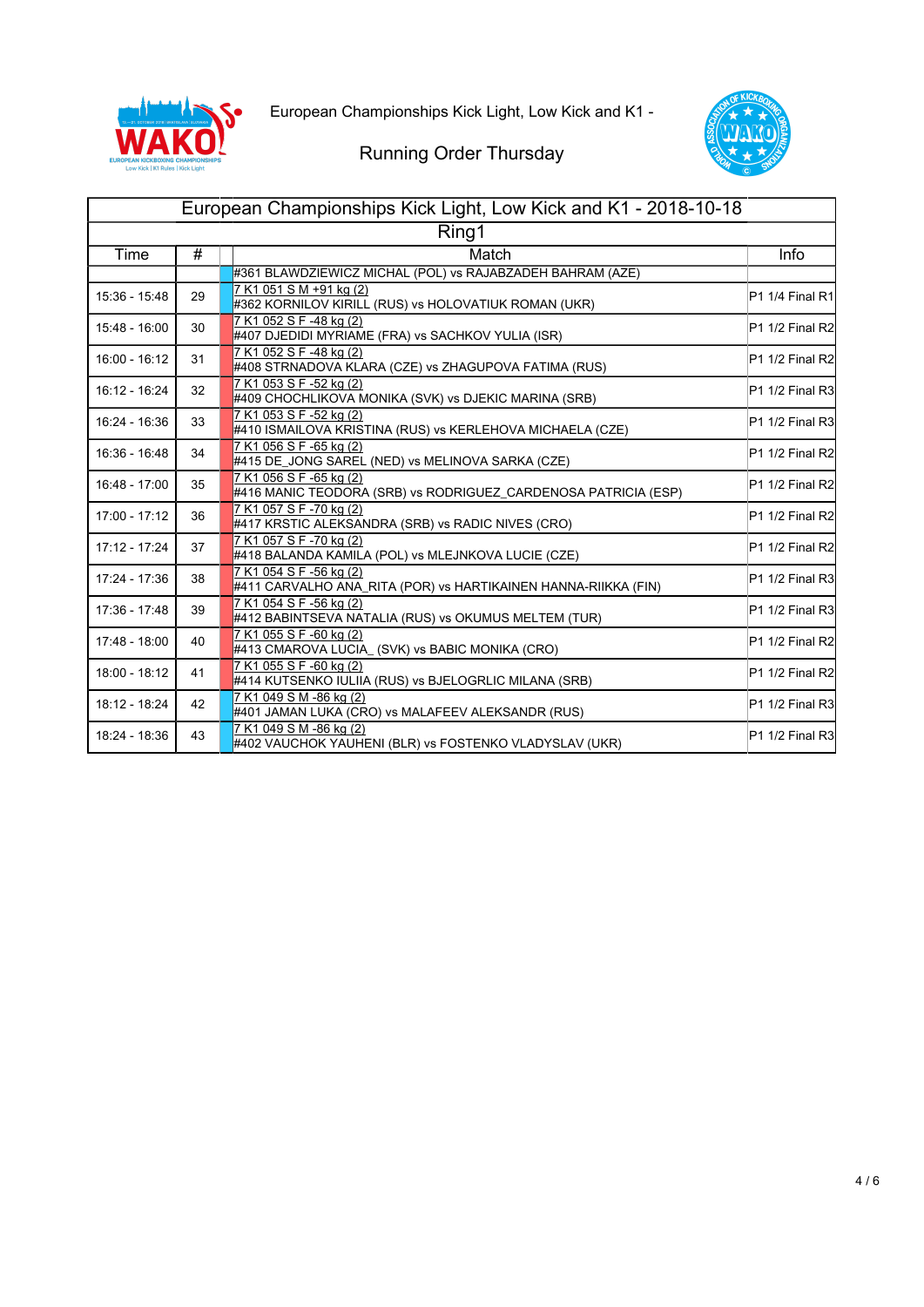



| European Championships Kick Light, Low Kick and K1 - 2018-10-18 |                 |                                                                                             |                 |
|-----------------------------------------------------------------|-----------------|---------------------------------------------------------------------------------------------|-----------------|
| Ring <sub>2</sub>                                               |                 |                                                                                             |                 |
| Time                                                            | #               | Match                                                                                       | Info            |
| $10:00 - 10:12$                                                 | $\mathbf{1}$    | 6 LK 049 S M -86 kg (2)<br>#224 CVJETICANIN MILOS (SRB) vs SELIMOVIC MESUD (BIH)            | P1 1/4 Final R1 |
| 10:12 - 10:24                                                   | $\overline{2}$  | 6 LK 049 S M -86 kg (2)<br>#225 GJORGJIEV DIMITAR (MKD) vs OZLEME UNAL (TUR)                | P1 1/4 Final R1 |
| 10:24 - 10:36                                                   | 3               | 6 LK 049 S M -86 kg (2)<br>#226 BAKSANOV RAMAZAN (RUS) vs JAMAN PETAR (CRO)                 | P1 1/4 Final R1 |
| 10:36 - 10:48                                                   | 4               | 6 LK 049 S M -86 kg (2)<br>#227 MIAHKOU YAUHEN (BLR) vs FRATCZAK KACPER (POL)               | P1 1/4 Final R1 |
| 10:48 - 11:00                                                   | 5               | 6 LK 050 S M -91 kg (2)<br>#228 GUSEINOV ELMAR (RUS) vs DZEPINA BOJAN (SRB)                 | P1 1/4 Final R2 |
| $11:00 - 11:12$                                                 | 6               | 6 LK 050 S M -91 kg (2)<br>#229 STRATULAT ION (MDA) vs GRZEDA DOMINIK (POL)                 | P1 1/4 Final R2 |
| 11:12 - 11:24                                                   | 7               | 6 LK 050 S M -91 kg (2)<br>#230 PRATASEVICH VITALI (BLR) vs ZULJEVIC LUKA (CRO)             | P1 1/4 Final R2 |
| 11:24 - 11:36                                                   | 8               | 6 LK 050 S M -91 kg (2)<br>#231 YILDIRIM CEMIL (TUR) vs DANISEVICIUS VINCAS (LTU)           | P1 1/4 Final R2 |
| 11:36 - 11:48                                                   | 9               | 6 LK 051 S M +91 kg (2)<br>#232 CIKOTIC TOMISLAV (CRO) vs SELMANOVIC ALIJA (MNE)            | P1 1/4 Final R2 |
| 11:48 - 12:00                                                   | 10              | 6 LK 051 S M +91 kg (2)<br>#233 HASHEMI FOAD (AZE) vs FILIPOVIC NIKOLA (SRB)                | P1 1/4 Final R2 |
| 12:00 - 12:12                                                   | 11              | 6 LK 051 S M +91 kg (2)<br>#234 ABO_ABID HALIL (ISR) vs HREITSAR MAKSYM (UKR)               | P1 1/4 Final R2 |
| 12:12 - 12:24                                                   | 12 <sup>°</sup> | 6 LK 051 S M +91 kg (2)<br>#235 ANTONOV KIRILL (RUS) vs CEREYON CYRIL (FRA)                 | P1 1/4 Final R2 |
| 12:24 - 12:36                                                   | 13              | 6 LK 052 S F -48 kg (2)<br>#276 KUBIAK KAROLINA (POL) vs RAJABZADEH_SHAHBANDLOU FATMA (AZE) | P1 1/2 Final R3 |
| 12:36 - 12:48                                                   | 14              | 6 LK 052 S F -48 kg (2)<br>#277 CARDONI ELENA (ITA) vs CETINTAS ZEYNEP (TUR)                | P1 1/2 Final R3 |
| 12:48 - 13:00                                                   | 15              | 6 LK 053 S F -52 kg (2)<br>#278 BUKVIC SAIDA (SRB) vs POSKREBYSHEVA ANNA (RUS)              | P1 1/2 Final R3 |
| 13:00 - 13:12                                                   | 16              | 6 LK 053 S F -52 kg (2)<br>#279 REGVAT LUCIJA (CRO) vs GUENON DELPHINE (FRA)                | P1 1/2 Final R3 |
| 13:12 - 13:24                                                   | 17              | 6 LK 054 S F -56 kg (2)<br>#280 NIERODA IWONA (POL) vs LUKAC AJLA (SRB)                     | P1 1/2 Final R3 |
| 13:24 - 13:36                                                   | 18              | 6 LK 054 S F -56 kg (2)<br>#281 PARAKHINA IRINA (RUS) vs PERONA NICOLE (ITA)                | P1 1/2 Final R3 |
| 13:36 - 13:48                                                   | 19              | 6 LK 055 S F -60 kg (2)<br>#282 KIRVAC CIGDEM (TUR) vs KUZNETCOVA IULIIA (RUS)              | P1 1/2 Final R2 |
| 13:48 - 14:00                                                   | 20              | 6 LK 055 S F -60 kg (2)<br>#283 MOSER_ JEROMINE (FRA) vs NASSO PIERA (ITA)                  | P1 1/2 Final R2 |
| 14:00 - 14:12                                                   | 21              | 6 LK 056 S F -65 kg (2)<br>#284 ZHELEZNIKOVA DARIA (RUS) vs BODAC MARIJA (CRO)              | P1 1/2 Final R2 |
| 14:12 - 14:24                                                   | 22              | 6 LK 056 S F -65 kg (2)<br>#285 KERI VALENTINA (SRB) vs CMAROVA VERONIKA_(SVK)              | P1 1/2 Final R2 |
| 14:24 - 14:36                                                   | 23              | 6 LK 057 S F -70 kg (2)<br>#286 FILIPOVA ALEXANDRA (SVK) vs OZCAKAR BEYZA_FATMA (TUR)       | P1 1/2 Final R1 |
| 14:36 - 14:48                                                   | 24              | 6 LK 058 S F +70 kg (2)<br>#287 CELIK HATICE (TUR) vs MERDIC JASMINA (BIH)                  | P1 1/2 Final R1 |
| 14:48 - 15:00                                                   | 25              | 6 LK 045 S M -67 kg (2)<br>#262 BUDAGOV IANIS (RUS) vs KONOVALOV ALEKSANDAR (SRB)           | P1 1/2 Final R3 |
| 15:00 - 15:12                                                   | 26              | 6 LK 045 S M -67 kg (2)<br>#263 JANKOWSKI ELIASZ (POL) vs LARBI MEHDI (FRA)                 | P1 1/2 Final R3 |
| 15:12 - 15:24                                                   | 27              | 6 LK 048 S M -81 kg (2)<br>#268 STOSIC NIKOLA (SRB) vs FERNANDES RICARDO (POR)              | P1 1/2 Final R3 |
| 15:24 - 15:36                                                   | 28              | 6 LK 048 S M -81 kg (2)<br>#269 KAJEVIC_ DEJVID_ (MNE) vs BURMATOV DENIS (RUS)              | P1 1/2 Final R3 |